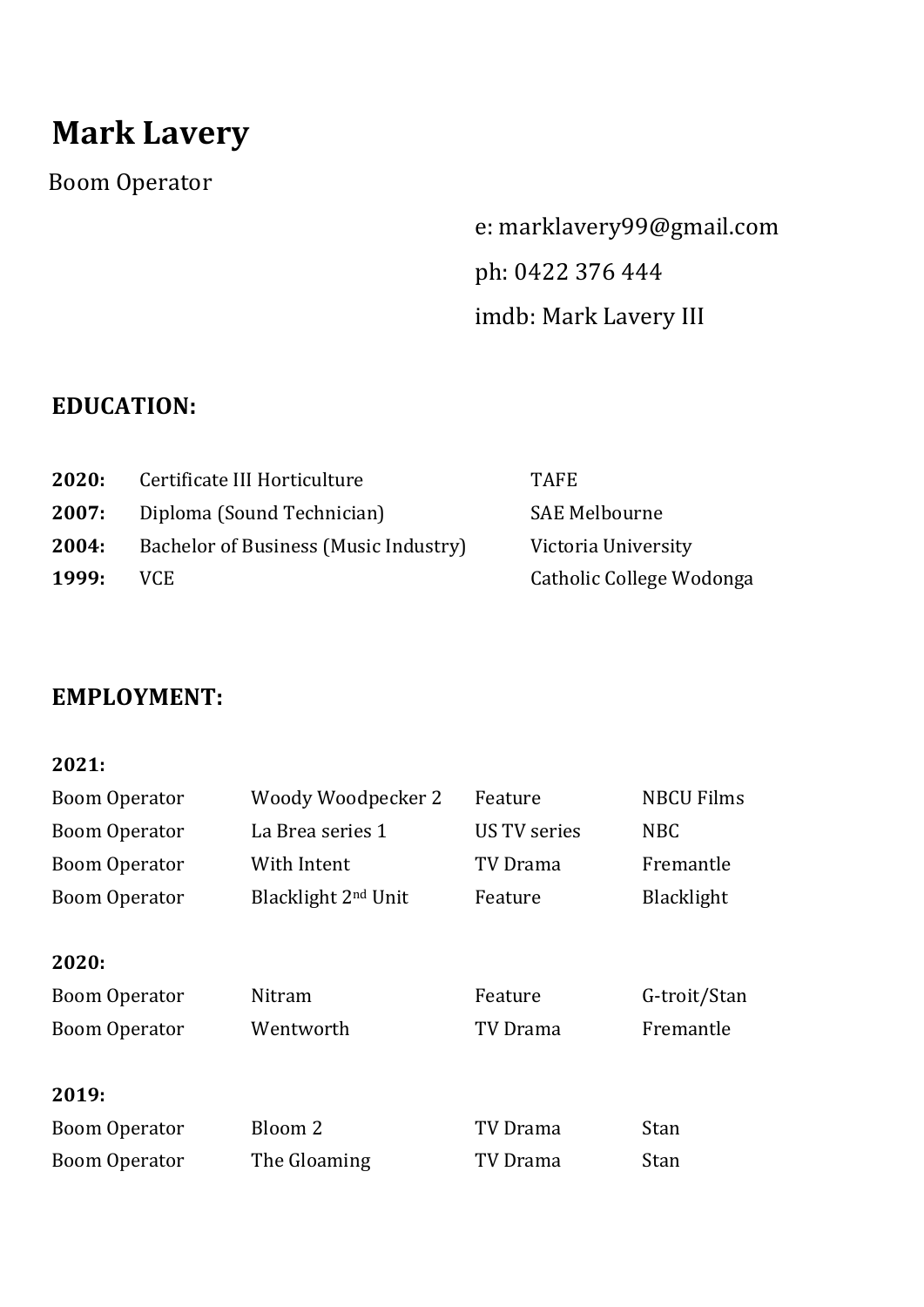| 2018:                                        |                               |                        |                           |
|----------------------------------------------|-------------------------------|------------------------|---------------------------|
| <b>Boom Operator</b>                         | Bloom 1                       | TV Drama               | Stan                      |
| <b>Boom Operator</b>                         | Inbestigators                 | Kids TV                | <b>ABC</b>                |
| <b>Boom Operator</b>                         | Wentworth 7                   | <b>TV Drama</b>        | Fremantle                 |
|                                              |                               |                        |                           |
| 2017:                                        |                               |                        |                           |
| <b>Boom Operator</b>                         | The Nightingale               | Feature                | Causeway Films            |
| <b>Boom Operator</b>                         | Wentworth 6                   | TV Drama               | Fremantle                 |
| <b>Boom Operator</b>                         | <b>Back In Small Business</b> | <b>TV Comedy</b>       | Gristmill                 |
|                                              |                               |                        |                           |
| 2016:                                        |                               |                        |                           |
| <b>Boom Operator</b>                         | 'Dr Blake Mysteries 5'        | <b>TV Drama</b>        | January Films             |
| <b>Boom Operator</b>                         | 'Sisters' (pilot)             | TV Drama               | Endemol                   |
| <b>Boom Operator</b>                         | 'Offspring 6'                 | TV Drama               | Endemol                   |
| <b>Boom Operator</b>                         | 'Upper Middle Bogan 3'        | <b>TV Drama</b>        | <b>ABC</b>                |
|                                              |                               |                        |                           |
| 2015:                                        |                               |                        |                           |
|                                              |                               |                        |                           |
| <b>Boom Operator</b>                         | 'Dr Blake Mysteries 4'        | TV Drama               | January Films             |
| <b>Boom Operator</b>                         | 'The Shyness'                 | Trailer                | <b>Twice Shy Films</b>    |
| <b>Boom Operator</b>                         | 'The Beautiful Lie'           | <b>TV Drama</b>        | <b>ABC</b>                |
| <b>Boom Operator</b>                         | 'Scare Campaign'              | Feature                |                           |
| <b>Boom Operator</b>                         | 'VW Amarok'                   | TVC                    | Pancho                    |
| <b>Boom Operator</b>                         | 'Little Lunch'                | Kids TV                | <b>ABC</b>                |
|                                              |                               |                        |                           |
| 2014:                                        |                               |                        |                           |
| <b>Boom Operator</b>                         | 'Neighbours'                  | <b>Tv Series</b>       | Fremantle<br>Endemol      |
| <b>Boom Operator</b>                         | 'Party Tricks'<br>'Telstra'   | TV Drama<br><b>TVC</b> | Filmgraphics              |
| <b>Boom Operator</b><br><b>Boom Operator</b> | 'Time of our Lives'           | <b>TV Drama</b>        | ABC 2 <sup>nd</sup> Unit' |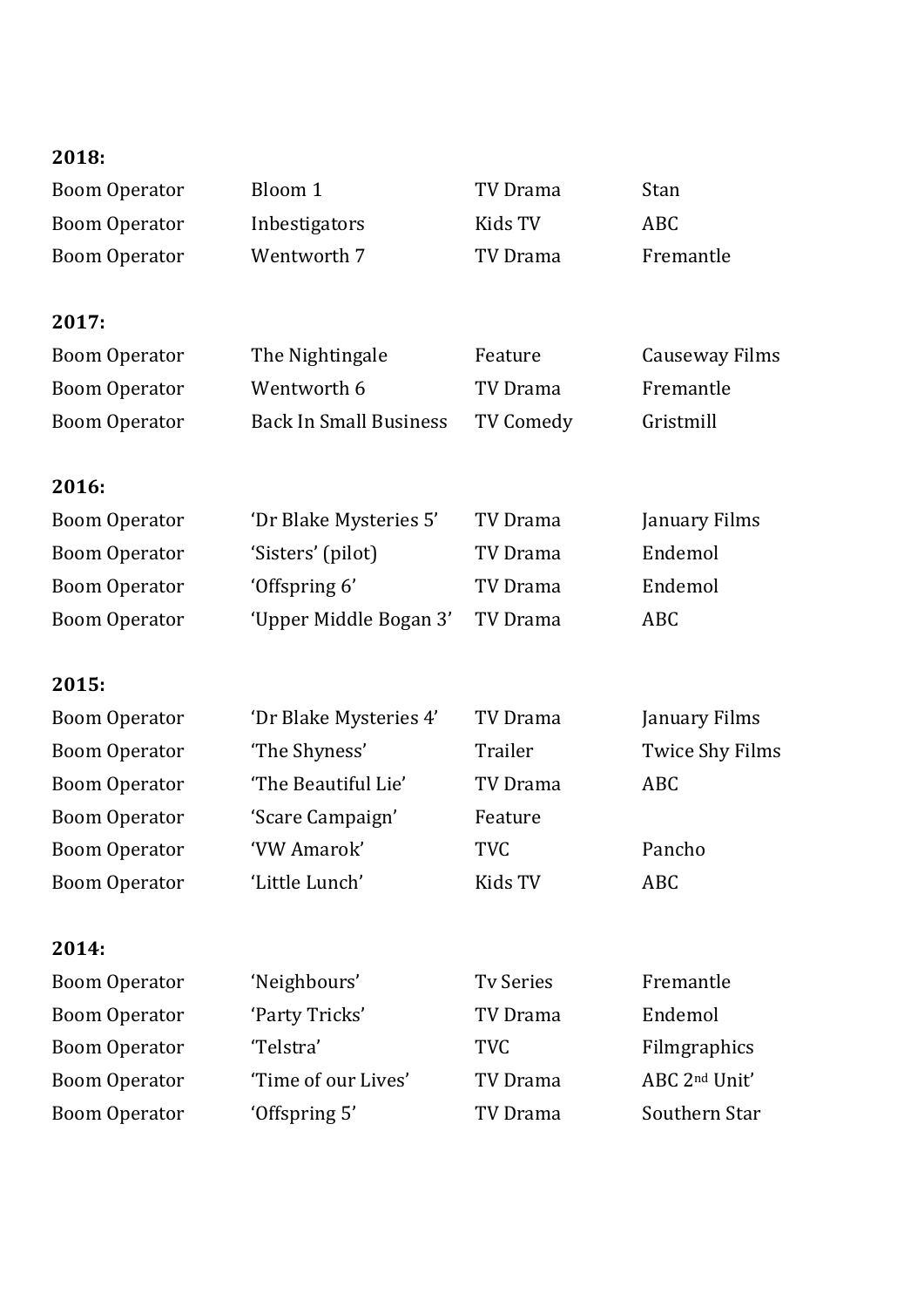#### **2013:**

Boom Operator 'Now Add Honey' Feature NAH Boom Operator 'Neighbours' Tv Series Fremantle Boom Operator 'Broken Shore' Mini Series Essential Boom Operator 'Offspring 4' TV Drama Southern Star

#### **2012:**

| <b>Boom Operator</b>   | 'Mr & Mrs Murder      | TV Drama              | Fremantle             |
|------------------------|-----------------------|-----------------------|-----------------------|
| <b>Boom Operator</b>   | 'House Husbands 1'    | TV Drama              | Playmaker             |
| <b>Boom Operator</b>   | 'HOWZAT!'             | Telemovie             | Southern Star         |
| <b>Boom Operator</b>   | 'Offspring 3'         | TV Drama              | Southern Star         |
| Sound Recordist        | 'RMIT'                | <b>TVC</b>            | Truce Films           |
| 2011:                  |                       |                       |                       |
| <b>Boom Operator</b>   | 'Tangle 3'            | TV Drama              | Southern Star         |
| <b>Boom Operator</b>   | 'Offspring 2'         | TV Drama              | Southern Star         |
| <b>Sound Recordist</b> | 'Bannockburn Chicken' | <b>TVC</b>            | <b>Truce Films</b>    |
| Sound Design           | 'World Manager'       | <b>TVC</b>            | <b>Filmtime Media</b> |
| <b>Sound Recordist</b> | 'Hospital Procedures' | <b>Training Video</b> | AMProductions         |
|                        |                       |                       |                       |

## **2010:**

| 'Hail'               | Feature    | <b>Flood Projects</b> |
|----------------------|------------|-----------------------|
| 'Sunset Six'         | Feature    | <b>Storybox Films</b> |
| 'Small Time Gangster | Drama      | Boilermaker           |
| 'Offspring 1'        | Drama      | Southern Star         |
| 'Anywhere but Home'  | Feature    | A. Michera            |
| 'Andrew Carazzo'     | <b>TVC</b> | Daybreak Films        |
|                      |            |                       |